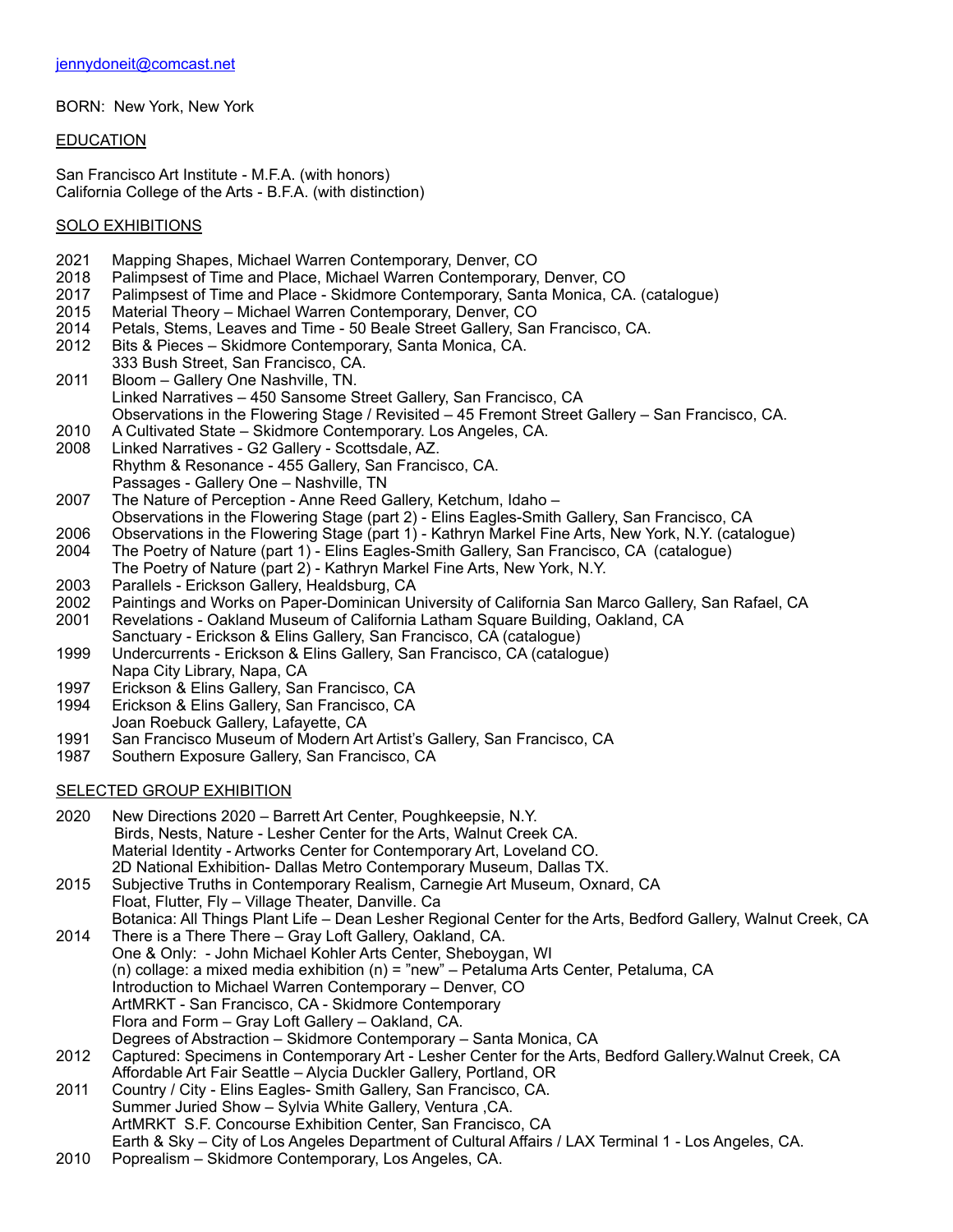|              | Small Treasures - Elins Eagles- Smith Gallery, San Francisco, CA.                                                                                           |
|--------------|-------------------------------------------------------------------------------------------------------------------------------------------------------------|
| 2009         | Lisa Kurts Gallery, Memphis, TN                                                                                                                             |
|              | Thirty Year Anniversary Exhibition - Sylvia White Gallery, Ventura, CA.                                                                                     |
|              | Elins Eagles-Smith Gallery, San Francisco, CA                                                                                                               |
|              | Alternative Digital Printing - Booksmart Studio Gallery, Rochester, N.Y.                                                                                    |
| 2008         | Visual Aid - Big Deal - SoMArts Cultural Center, San Francisco, CA.                                                                                         |
| 2007         | Holiday Group Show - Lisa Kurts Gallery, Memphis, TN                                                                                                        |
|              | Awaken! - Jules Place, Boston MA.                                                                                                                           |
|              | Common Ground - Chautauqua Institution, Chautauqua, N.Y.                                                                                                    |
|              | Winter Group Show - Chase Gallery, Boston, MA.                                                                                                              |
| 2006         | Retrospective / Prospective - Anne Reed Gallery, Ketchum, ID                                                                                                |
|              | Our Planet, Our Home SFMOMA Artist's Gallery, San Francisco, CA.                                                                                            |
|              | Alysia Duckler Gallery, Portland, OR                                                                                                                        |
|              | Alone in Nature: Jennifer Bain, Shelley Gardner & June Yokell - Falkirk Cultural Center, San Rafael, CA                                                     |
| 2005<br>2004 | Summer in Sonoma - Erickson Gallery, Healdsburg, CA<br>Essence of Nature: Bedford Gallery at the Dean Lesher Regional Center for the Arts, Walnut Creek, CA |
|              | CCA SEE - California College of the Arts Alumni - Mendocino Art Center, Mendocino, CA.                                                                      |
|              | Addison Parks Gallery, Santa Fe, NM                                                                                                                         |
| 2003         | Lisa Kurts Gallery, Memphis, TN                                                                                                                             |
|              | Landscapes Real and Imagined - Susan Street Fine Art, Solano Beach, CA                                                                                      |
|              | Landscapes, Seascapes, Vantage Points - CCA Alumni Council, Fort Bragg, CA                                                                                  |
| 2002         | Ruth Bachofner Gallery, Santa Monica, CA                                                                                                                    |
|              | Butler Institute of American Art, Youngstown, OH                                                                                                            |
|              | The Art of Collecting - Sonoma Museum of Visual Art, Santa Rosa, CA                                                                                         |
| 2001         | Susan Street Gallery, Solano Beach, CA                                                                                                                      |
|              | Arco Center, Los Angeles, CA                                                                                                                                |
| 2000         | Lead Gallery, Seattle, WA                                                                                                                                   |
|              | C.C.A.C. Alumni Series 4:101 North - Marin Technologies, San Rafael, CA                                                                                     |
| 1999         | Kala Art Institute, Berkeley, CA                                                                                                                            |
|              | Alexandria Museum of Art, Alexandria, LA                                                                                                                    |
|              | Language of Abstraction - Visual Arts Center, Boise State University, Boise, ID                                                                             |
| 1998         | Crocker Kingsley Exhibition - Crocker Art Museum, Sacramento, CA                                                                                            |
| 1996         | The Horse Show: Images of the Horse in Contemporary Art - Sylvia White Contemporary, Los Angeles, CA _                                                      |
|              | From the Painter's Hand - Modesto Jr. College, Modesto, CA                                                                                                  |
| 1995         | Chuck Levitan Gallery, New York, NY                                                                                                                         |
|              | Alexandria Museum of Art, Alexandria, LA                                                                                                                    |
| 1994<br>1993 | Butler Institute of American Art, Youngstown, OH                                                                                                            |
|              | Ninth National Exhibition - Berkeley Art Center, Berkeley, CA<br>Botanics - Gallery Ten, Rockford, ILL.                                                     |
| 1992         | New Directions '92 - Dutchess County Art Association, Poughkeepsie, NY                                                                                      |
|              | Showcase "92 - Beaverton Arts Commission, Beaverton, OR                                                                                                     |
| 1990         | The Book as Metaphor for Art - San Francisco Craft & Folk Art Museum, San Francisco, CA                                                                     |
|              | The Book as Metaphor for Art - The California Craft Museum, San Francisco, CA                                                                               |
| 1989         | California Small works - California Museum of Art, Santa Rosa, CA                                                                                           |
|              | The Big Show: Abstraction to Realism - Lillian Paley Center for the Visual Arts, Oakland, CA                                                                |
| 1987         | Bay Arts '87 - San Mateo Arts Council, San Mateo, CA                                                                                                        |
|              | Beyond Power - Art of Northern California Women - Southern Exposure Gallery, San Francisco, CA.                                                             |

- 1985 Crocker Kingsley Exhibition Crocker Art Museum, Sacramento, CA<br>1983 California Mystique: Contemporary Women Artists Polytechnic Univ
- 1983 California Mystique: Contemporary Women Artists Polytechnic University, San Luis Obispo, CA

# AWARDS & PROFESSIONAL EXPERIENCE

- 2016 City of Walnut Creek, CA. Utility Box Wrap Project
- 2015 San Francisco Art Commission S.F. General Hospital Collection, City and County of San Francisco, CA.
- 2011 San Francisco Art Commission Laguna Honda Collection, City and County of San Francisco, CA.
- 2010 Walnut Creek Public Library, Walnut Creek, CA.
- 2009 Art in Embassies Program United States Department of State Embassy, Ragoon, Myanmar
- 2007 Art in Embassies Program United States Department of State Embassy, Yaounde, Cameroon
- 2005 Visiting Artist lecture Series The Oxbow School Copia Auditorium, Napa, CA.
- Guest Artist Lecture Dominican University of San Rafael, San Rafael, CA.
- 1999 Artist in Residence Kala Art Institute, Berkeley, CA.
- 1984 Art in Public Places Purchase Washington State Arts Commission
- 1982 National Endowment for the Arts Solo Show Award: Fiberworks Gallery, Berkeley, CA.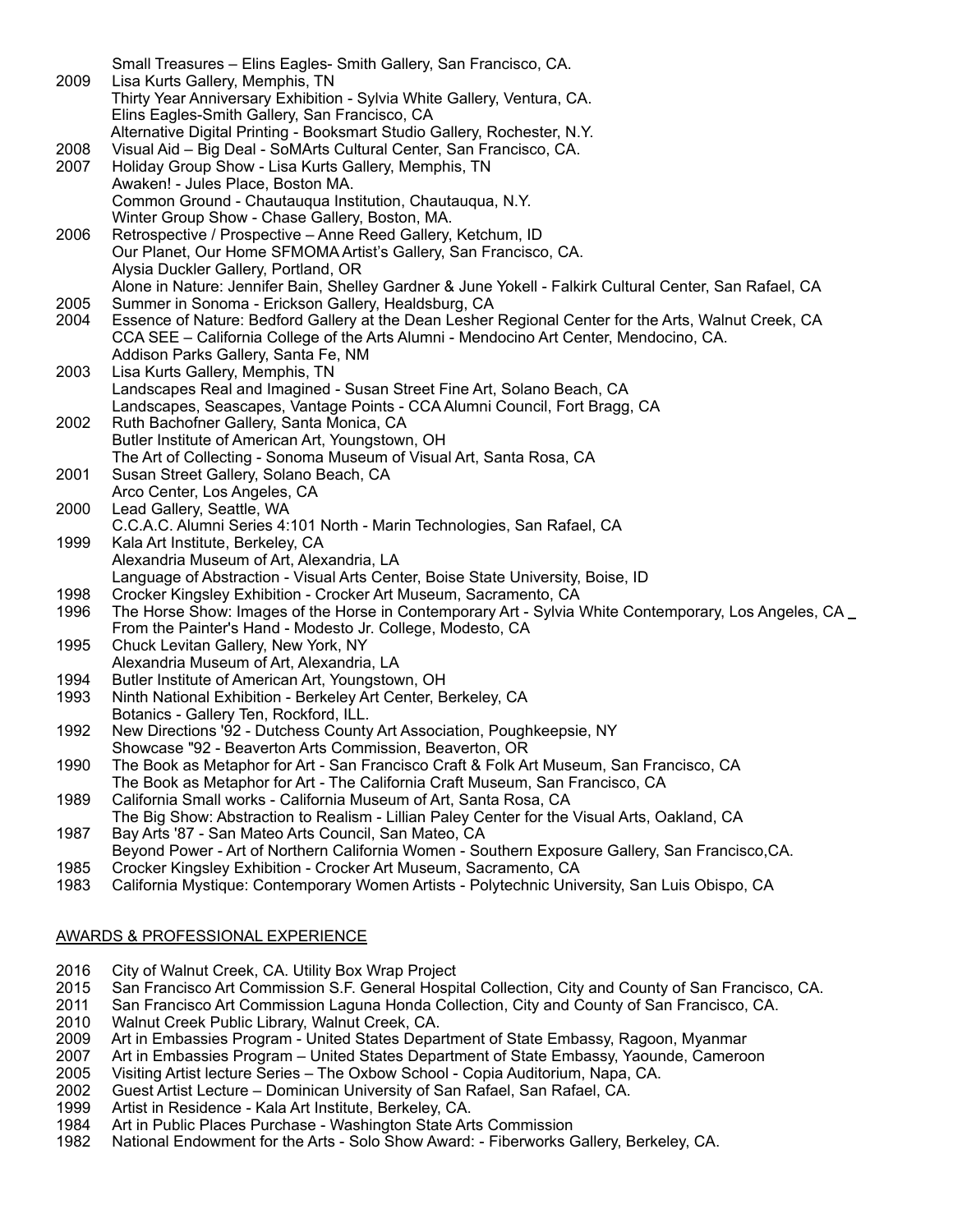#### **BIBLIOGRAPHY**

- 2020 South West Contemporary Field Guide " Featured New Mexico Artists"
- 2012 Studio Visit Magazine Open Studios Press, Boston, MA.
- 2010 International Contemporary Artist's I.C.A. Publishers, N.Y.N.Y. United States Embassy Rangoon, Burma - catalogue
- 2009 Kenneth Baker San Francisco Chronicle 4-19-09 " Cheap Thrill"
- 2008 Jack Silverman The Nashville Scene 10-08 "Passages at Gallery One"
- 2007 Anthony Bannon The Chautauqua Daily 8-14-07 " Pleasure of Perception"
- Frank Cebulski ARTWEEK 2-07 'Our Planet, Our Home' at SFMOMA Artists Gallery 2006 Debra Koppman - ARTWEEK 9-06 - 'Alone in Nature'
- 2005 ART IN EMBASSIES PROGRAM UNITED STATES EMBASSY YAOUNDE'- catalogue<br>2004 Robert Taylor CONTRA COSTA TIMES 7 -16 Learn about art through the eyes of sever
- Robert Taylor CONTRA COSTA TIMES 7 -16 Learn about art through the eyes of seven artists Dave Weinstein – DIABLO ARTS MAGAZINE July – September 2004 - Natural Wonders
- 1999 17<sup>th</sup> September Exhibition Interactive Exhibition Catalogue Alexandria Museum of Art Chris Schnoor - ARTWEEK 4-99 - "Language of Abstraction" - Boise State University Steven Jenkins - ARTWEEK 5-99 - "Jennifer Bain – Undercurrents"
- 1998 Interiors Magazine April 1998 Sony West Coast Design Center<br>1997 New American Painting 1997 The Open Studios Press, Wellesle
- New American Painting 1997 The Open Studios Press, Wellesley, MA.
- 1994 Randal Davis ARTWEEK 8-4-94 "SFADA Introductions '94 Art of California Magazine - Discovery Awards - Silver 14th Annual Exhibition Catalogue - Alexandria Museum of Art 58th National Midyear Exhibition Catalogue - Butler Institute of American Art Contra Costa Sun 12-29-93" – "Area Painters Featured in New Years Show"
- 1992 Art of California Magazine -Discovery Awards Silver
- 1989 Art Search The International Catalogue of Contemporary Art California Art Review - Second Edition
- 1987 Bay Arts '87 Catalogue San Mateo Arts Council, San Mateo, CA Artists Liaison Exhibition Catalogue - Los Angeles Design Center Beyond Power: A Celebration Catalogue - Southern Exposure Gallery, San Francisco, CA

### PARTIAL SELECTED PUBLIC COLLECTIONS

#### UC DAVIS HEALTH SYSTEM ART COLLECTION BALDOA BAY CLUB HOTEL

ZUCKERBERG SAN FRANCISCO GENERAL HOSPITAL MARRIOTT DESERT RIDGE RESORT UCLA WOMEN'S IMAGING CENTER **HOUSTON INTERCONTINENTAL HOTEL** STANFORD UNIVERSITY HOSPITAL TELLEM & ASSOCIATES OAKLAND CHILDREN'S HOSPTIAL SILICON VALLEY BANK MAYO FOUNDATION GENERAL SUN MICROSYSTEMS CITIBANK BRIO TECHNOLOGIES OREGON HEALTH & SCIENCE UNIVERSITY TIME TO A RESERVE THE TIME INC. GRAND HYATT **Example 20 SEL AT A CONSTRUCT A SECULUARE A PURCELL** - San Francisco, CA. HOTEL CONRAD WORLD VIEW TECHNOLOGY PARTNERS HARAH'S TAHOE RESORT PACIFIC FOREST RESOURCES WINNIE PALMER HOSPITAL UNIT DELIOTTE & TOUCHE AND DELIOTTE & TOUCHE AND DELIOTTE & TOUCHE AND DELIOTTE ALL ON <br>DELIOTTE & TOUCHE AND DESCRIPTION OF A LIGHT AND DESCRIPTION OF A LIGHT AND DESCRIPTION OF A LIGHT AND DESCRIP KAISER PERMANENTE THE CARLYLE HOTEL SECURITY PACIFIC BANK YIXING GARDEN HOTEL NORDSTROM'S INC. RITZ CARLTON HOTEL **SONY INC.** SONY INC. CAPITAL ONE J.P. MORGAN COMPANY ABOBE SYSTEMS MERRILL LYNCH INC. MARKEL CORP HOTEL BEL AIR MASTERCARD SUN CHASE INTERNATIONAL HONG KONG PFIZER INC. S.A.P. TECHNOLOGIES HALLMARK TiVo INC. STATE STREET BANK OF BOSTON LOS ANGELES CEDAR SINAI HOSPITAL DALLAS ARBORETUM PRUDENTIAL HILTON e-Bay.

USAA FEDERAL SAVINGS BANK **HELM FINANCIAL CORP**